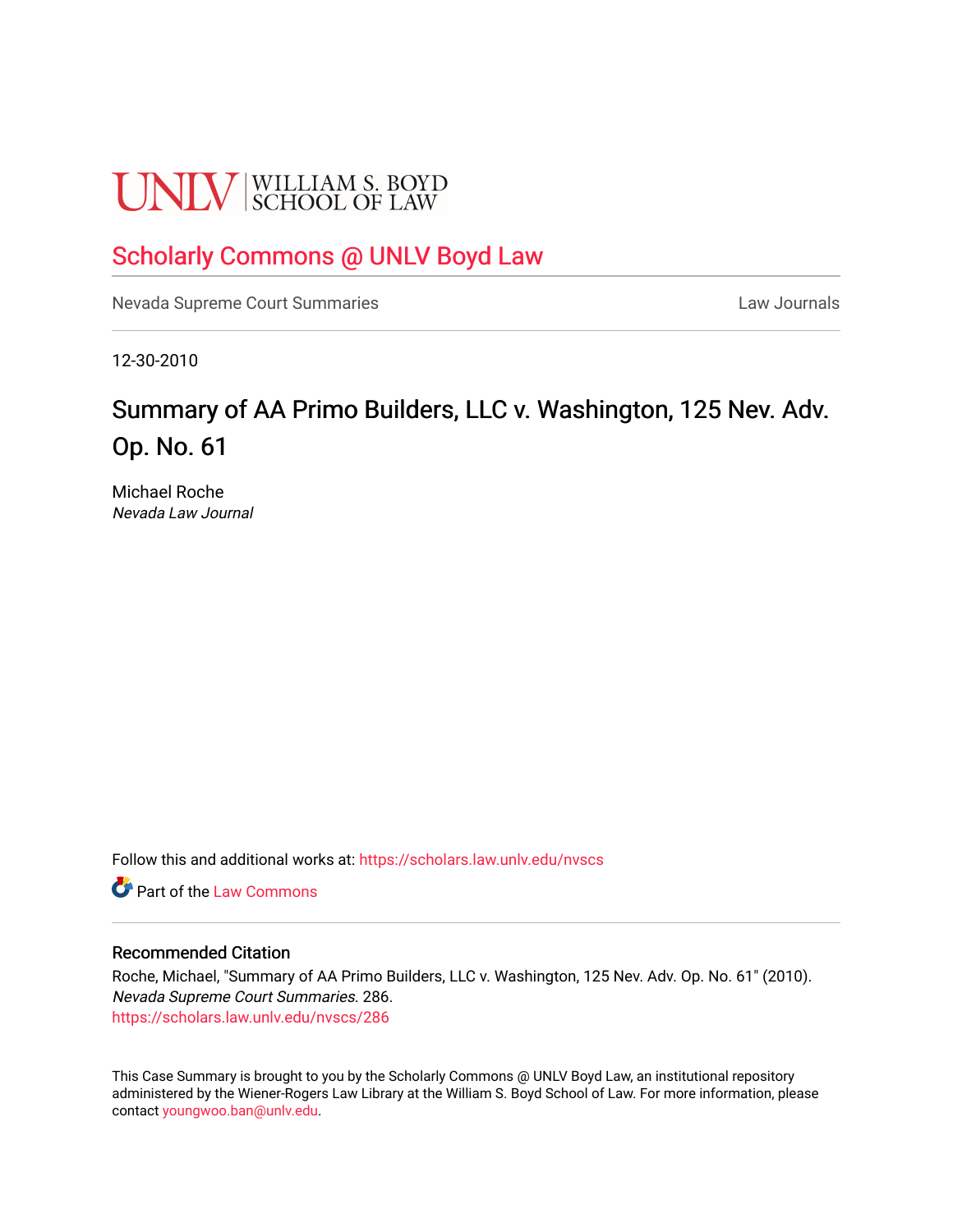#### *AA Primo Builders, LLC v. Washington, 125 Nev. Adv. Op. No. 61 (December 30, 2010)*<sup>1</sup> BUSINESS LAW

#### **Summary**

An appeal from summary judgment that was granted on the theory that a Nevada LLC whose charter is revoked loses its capacity to sue.

#### **Disposition/Outcome**

Summary judgment overturned because revocation of an LLC"s charter does not dissolve its capacity to sue.

#### **Facts**

AA Primo Builders, LLC ("Primo"), sued the Washingtons to recover money due for having remodeled the Washingtons' patio in 2005. After two years of litigation and after Primo failed to file required files and pay fees, the Secretary of State revoked AA Primo's charter to do business as an LLC. The district court found that without a charter Primo could not maintain a suit against the Washingtons. Primo requested time to allow them to reinstate their charter, but the district court refused and granted the Washingtons" summary judgment motion.

After the district court dismissed its suit, AA Primo filed a "motion to amend order" that asked to vacate the dismissal. In the motion, AA Primo included proof that its charter had been restored and noted that NEV. REV. STAT. § 86.276(5) (2009) states that if an administrative agency reinstates a revoked charter, the reinstatement "relates back to the date on which the company forfeited its right to transact business . . . as if such right had at all times remained in full force and effect." The district court denied their motion, and Primo filed a notice of appeal. **Issue 1**: Whether a 'motion to amend order' tolled the time to file a motion of appeal, thus, granting the Nevada Supreme Court jurisdiction.

**Holding**: Primo's 'motion to amend order' tolled the time to file their motion of appeal. "So long as a post-judgment motion for reconsideration is [1] in writing, [2] timely filed, [3] states its ground with particularity, and [4] 'request[s] a substantive alteration of the judgment, not merely the correction of a clerical error, or relief of a type wholly collateral to the judgment,' . . . there is no reason to deny it [NEV. R. CIV. P. 59(e)] status, with tolling effect under [NEV. R. APP. P.  $4(a)(4)(C)$ ]."<sup>2</sup>

#### **Discussion**

Primo claimed that its "motion to amend order" was a NEV. R. CIV. P. 59(e) motion that tolled the time required to file a notice of appeal. The Washingtons argued that Primo's "motion to amend order" did not toll the time to file a notice of appeal because it was really a "motion for reconsideration," and under EIGHTH DIST. CT. R. 2.24(b) and Nevada case law, a motion for reconsideration does not toll the time required to file a notice of appeal.

Disposing of certain listed motions, including a NEV. R. CIV. P. 59(e) motion to alter or amend the judgment, tolls the 30 days' time to file a notice of appeal.<sup>3</sup> The Court defined a "motion to amend the judgment" through statutes. Per Nev. R. Civ. P. 59(e), a motion to amend "[must] be filed no later than 10 days after service of written notice of entry of the judgment,"

 $\overline{\phantom{a}}$ 

<sup>&</sup>lt;sup>1</sup> By Michael Roche

<sup>&</sup>lt;sup>2</sup> AA Primo Builders, LLC v. Washington, 125 Nev. Adv. Op. No. 61, 9 (December 30, 2010).

 $3$  NEV. R. APP. P.  $4(a)(4)$ .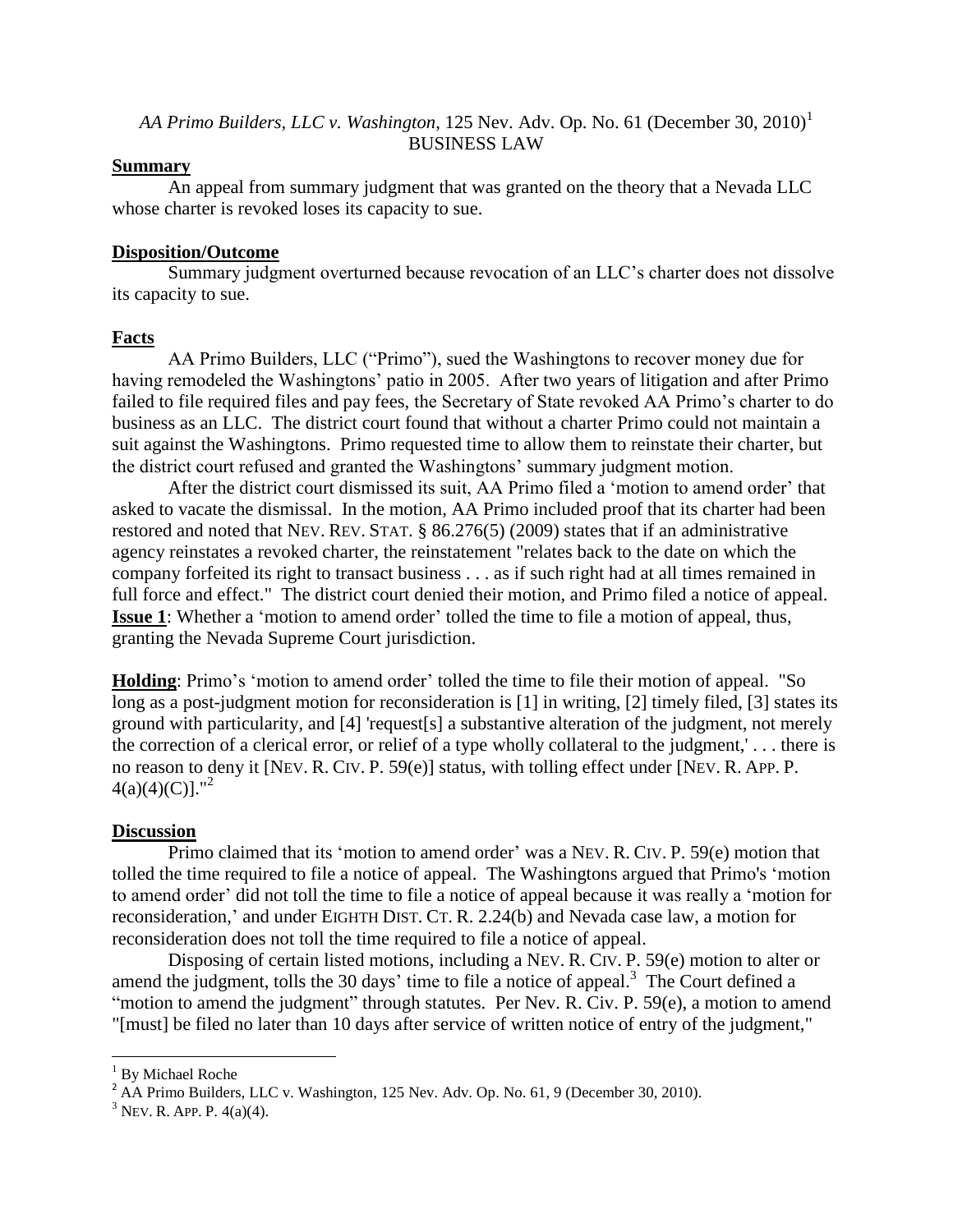and per Nev. R. Civ. P. 7(b), it must be "in writing, . . . state with particularity [its] grounds [and] set forth the relief or order sought." The Court stated that, "echo[ing]" its federal counterpart, Nev. R. Civ. P. 59(e) broadly included many types of motions, such as a motion to vacate a judgment, motions "correct[ing] manifest errors of law or fact,' 'newly discovered or previously unavailable evidence,' the need 'to prevent manifest injustice,' or a 'change in controlling law,"" and that "the only real limitation on the type of motion permitted [was] that it must request a substantive alteration of the judgment, not merely correction of a clerical error, or relief of a type wholly collateral to the judgment."<sup>4</sup>

The Court then found that AA Primo's 'motion to amend order' qualified as a Nev. R. Civ. P. 59(e) motion because it was in writing, it "invoked"<sup>5</sup> Nev. R. Civ. P. 59, it "asked to vacate the judgment of dismissal,"<sup>6</sup> and it argued that the dismissal was the result of an error of law.

Next, the Court addressed the Washingtons' argument that the "motion to amend order" was really a motion for reconsideration.

#### EIGHTH DIST. CT. R. 2.24(b)

Under EIGHTH DIST. CT. R. 2.24(b), a motion for reconsideration "does not toll the 30 day period for filing a notice of appeal." However, the Court found that the first sentence of EIGHTH DIST. CT. R. 2.24(b) excludes several motions, including Nev. R. Civ. P. 59(e), from EIGHTH DIST. CT. R. 2.24(b)'s other provisions, and so EIGHTH DIST. CT. R. 2.24(b) does not render a proper Nev. R. Civ. P. 59 $(e)$  motion non-tolling.<sup>7</sup> The Court noted that the court rule had to be read this way so as not to be inconsistent with the Nevada Rules of Appellate Procedure. Otherwise, an inconsistency between the Nevada Rules of Appellate Procedure and the Eighth District Court Rules would arise in violation of Nev. R. CIV. P. 83 and 91(a).<sup>8</sup>

#### Nevada Common Law and Motions for Reconsideration

The Court began by acknowledging that Nevada case law had distinguished motions for reconsideration from motions to alter or amend, and that the former did not toll the time to file a notice of appeal.<sup>9</sup> However, the purpose of the distinction was no longer necessary in light of NRAP 4(a)(6), and was no longer good law in light of *Winston Products Co. v. DeBoer.*<sup>10</sup> The current NRAP 4(a)(4) dissolved the need for a distinction by loosening the requirements to make a timely appeal, and *Winston* stated that NRAP 4(a)(4) should not be used as a trap for unwary draftsmen. 11

 $\overline{\phantom{a}}$ 

<sup>&</sup>lt;sup>4</sup> AA Primo Builders, LLC, 125 Nev. Adv. Op. No. 61, 4-5 (citing 11 C. Wright, A. Miller & M. Kane, Federal Practice and Procedure § 2810.1, at 119 (2d ed. 1995)).

 $<sup>5</sup>$  AA Primo Builders, LLC, 125 Nev. Adv. Op. No. 61, at 5.</sup>

<sup>6</sup> *Id.*

<sup>&</sup>lt;sup>7</sup> EIGHTH DIST. CT. R. 2.24(b) begins: "A party seeking reconsideration of a ruling of the court, other than any order which may be addressed by motion pursuant to [NEV. R. CIV. P.] 50(b), 52(b), 59 or  $60...$ ." (emphasis added). <sup>8</sup> NEV. R. CIV. P. 83 prohibits the Eighth District Court Rules from contradicting the Nevada Rules of Appellate Procedure, while NEV. R. CIV. P. 91(a) states that the Nevada Rules of Appellate Procedure control appeals. If the Court were to allow the Eighth District Court Rules to render this motion non-tolling where the Nevada Rules of Appellate Procedure render it tolling, the two would be in contradiction and in violation of NEV. R. CIV. P. 83. <sup>9</sup> Able Electric, Inc. v. Kaufman, 104 Nev. 29, 31-32, 752 P.2d 218, 220 (1998); Alvis v. State, 99 Nev. 184, 186

n.1, 660 P.2d 980, 981 n.1 (1983); Nardozzi v. Clark Cnty. Sch. Dist., 108 Nev. 7, 8 n.1, 823 P.2d 285, 286 n.1 (1992).

 $10$  122 Nev. 517, 134 P.3d 726 (2006).

<sup>&</sup>lt;sup>11</sup> *Id.* at 526, 134 P.3d at 732.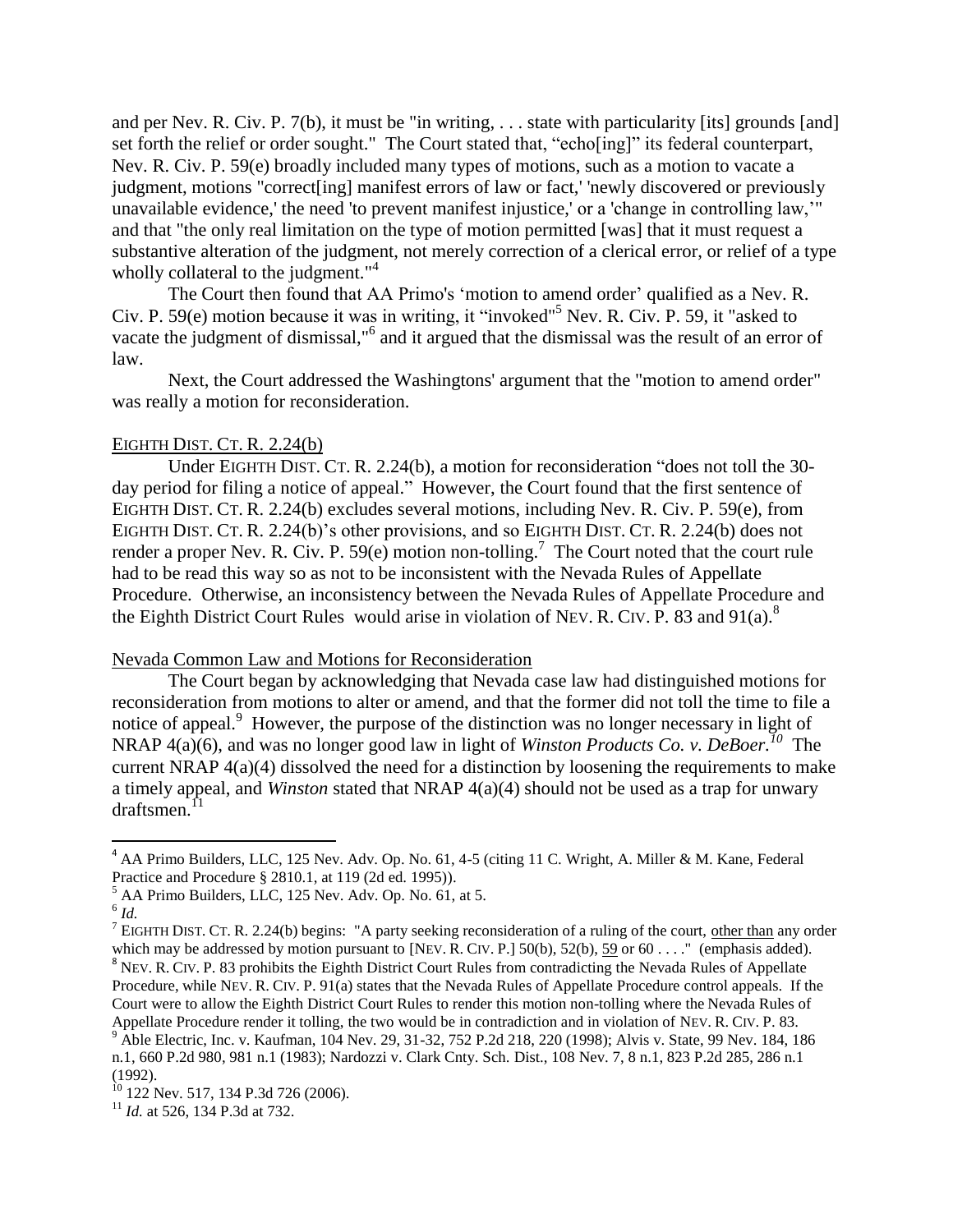**Issue 2**: "Whether a Nevada limited liability company whose charter is revoked, then reinstated,  $\overline{\text{may}}$  litigate a pending suit to conclusion."<sup>12</sup>

**Holding**: "[Y]es, for three separate, independently sufficient reasons. First, the right to "transact business" that is forfeited on charter revocation does not normally include an LLC"s capacity to sue and be sued. Second, reinstatement restores the entity"s capacity to conduct itself as a limited liability company retroactively to the date of revocation; this includes the right to litigate pending cases to conclusion. Finally, dismissal should not be ordered in cases of this kind without giving the entity a brief stay, if requested, to pursue reinstatement of its charter." $^{13}$ 

**Discussion**The Court first noted that questions of entity capacity are reviewed de novo.

Next, the Court acknowledged that under NEV. REV. STAT. § 86.274(2), an LLC may not transact business while its charter is revoked. However, the Court turned to a 9th Circuit case<sup>14</sup> that interpreted "transact business" using Merriam-Webster's Collegiate Dictionary. The Nevada Supreme Court then found that the "business" that NEV. REV. STAT. § 86.274(2) referred to was the business the LLC was primarily engaged in. For law firms, "business" could include suing and being sued, but business is not so for construction companies. Therefore, NEV. REV. STAT. § 86.274(2)"s prohibition on "transact[ing] business" did not reach Primo"s ability to sue.

Next, the Court affirmed its holding by reaching the same result through application of NEV. REV. STAT. § 86.274, which states that an entity whose charter was revoked could follow the same proceedings with respect to its assets as a dissolved entity. Because a dissolved entity could sue and be sued under NEV. REV. STAT. § 86.505, an LLC with a revoked charter could also sue and be sued.

The Washingtons argued that Primo ceased to exist when it lost its charter, and so it could not sue or be sued. They argued that even if Primo did not cease to exist, their right to sue or be sued died under application of NEV. REV. STAT. § 86.281(1), which (they asserted) provides that "only 'organized and existing' companies may 'sue and be sued."<sup>15</sup> Lastly, the Washingtons argued that revoking the right to sue and be sued would deter future companies from allowing their charters to be revoked.

To the Washingtons' first argument, the Court replied that businesses do not really cease to exist when their charters are revoked. The Court cited several statutes and cases that allowed dissolved or revoked entities to continue or resume activities.<sup>16</sup>

l

<sup>&</sup>lt;sup>12</sup> AA Primo Builders, LLC v. Washington, 125 Nev. Adv. Op. No. 61, 9-10 (December 30, 2010).

<sup>13</sup> *Id.* at 10.

<sup>14</sup> In re Krause, 546 F.3d 1070 (9th Cir. 2008).

<sup>15</sup> AA Primo Builders, LLC, 125 Nev. Adv. Op. No. 61, 14.

<sup>&</sup>lt;sup>16</sup> For example, the Court cited NEV. REV. STAT. § 86.505 (permitting dissolved entities to wind up their affairs); NEV. REV. STAT. § 86.580 (permitting permanently revoked entities to be revived); Nev. Rev. Stat. § 86.276(5) (permitting revoked entity"s charter to be retroactively reinstated); Penasquitos, Inc. v. Superior Court 812 P.2d 154, 160 (Cal. 1991) (stating that an entity"s dissolution is not "its death, but merely . . . its retirement.").